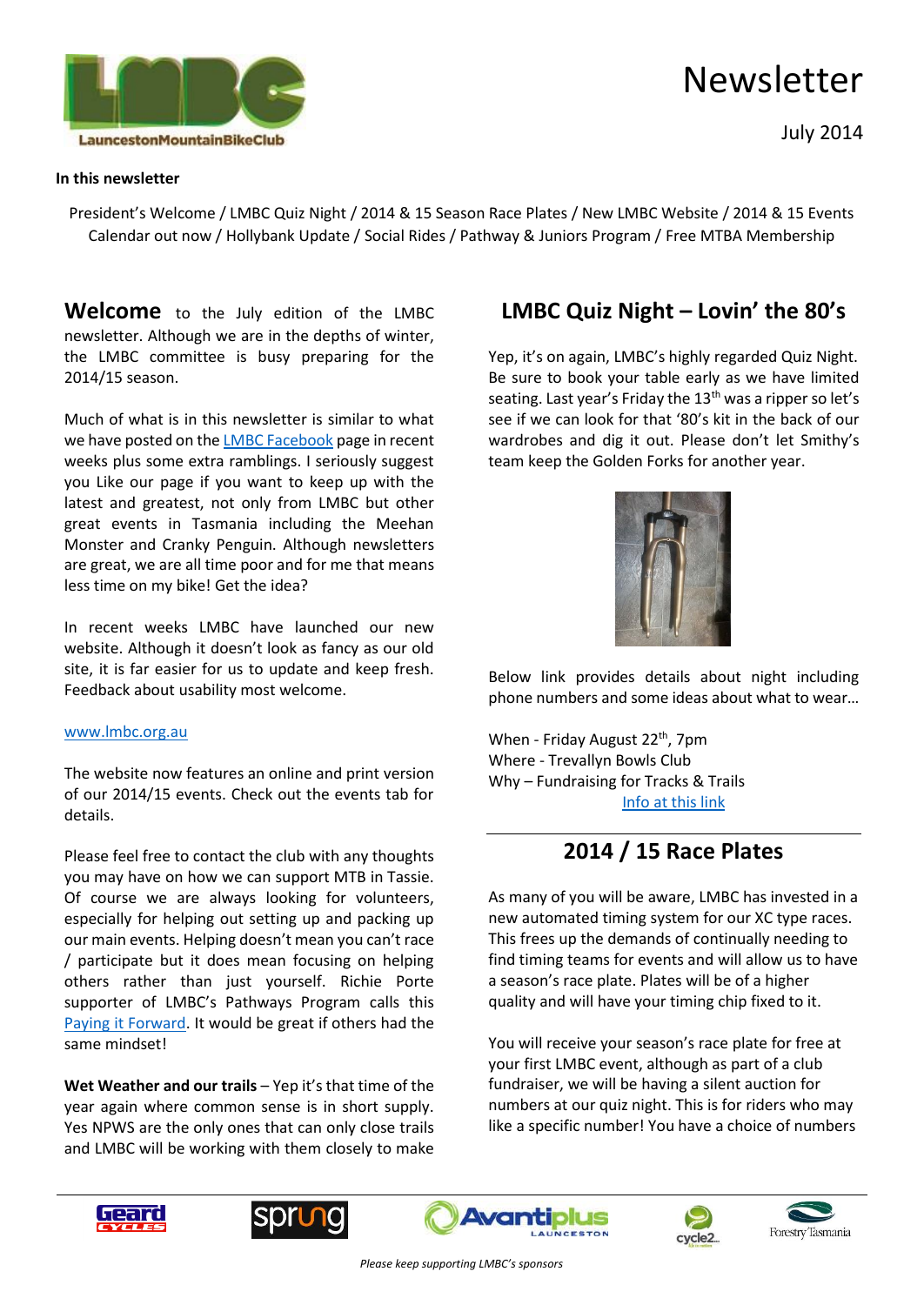

July 2014

the calls early. Just because we don't call it doesn't mean common sense can't prevail and if it's wet please DON'T ride it! Pretty simple really because if you do, we will have to spend money fixing it. Yep, LMBC has to do the maintenance on these trails and given that many trail riders are not members of the club, they are spending your money each time they and you ride wet trails.

Cheers Damo

### **Gravity Enduro is coming to LMBC!**

### **Race ya mates !**

The LMBC committee is proud to announce that the club will be purchasing timing software that will allow us to conduct gravity enduro races from spring 2014. We have some planned gravity enduro races then (see [our events calendar\)](http://www.launcestonmountainbikeclub.com/events.html) as well as some Friday twilight gravity enduros around Launceston.

The entry fee for gravity enduros will be \$25 for [LMBC](http://www.launcestonmountainbikeclub.com/join-lmbc.html)  [/ MTBA members](http://www.launcestonmountainbikeclub.com/join-lmbc.html) and \$45 for non-members. It may be time for you to [join LMBC!](http://www.launcestonmountainbikeclub.com/join-lmbc.html) Membership brings many benefits for you and the LMBC!

Gravity Enduro naming rights sponsor wanted.

#### Please [contact us.](http://www.launcestonmountainbikeclub.com/contact.html)

Not sure what Gravity Enduro is all about? Check out [our website.](http://www.launcestonmountainbikeclub.com/gravity-enduro.html)



**RESERVE USERS CODE OF CONDUCT** 

**ISPECT RESERVE USERS** 

will need to pay \$20 for a replacement and it will be a new number!

[page for more details at this link.](http://www.launcestonmountainbikeclub.com/lmbc-quiz-night.html)

from 5 – 200 at this stage. [See LMBC Quiz](http://www.launcestonmountainbikeclub.com/lmbc-quiz-night.html) [Night](http://www.launcestonmountainbikeclub.com/lmbc-quiz-night.html) 

Please note – if you lose or damage your plate you

## **Hollybank Update**

By all reports, Hollybank is going to be an incredible ride and has the ability to be shuttled for those that prefer working with gravity rather than against it!



What's really exciting is the ability for the club to have specific and separate courses for hardcore racers and novices at our Hollybank events. This will sure to attract families and those who want to enjoy the event experience and build on the already successful 2 hour events already held at Hollybank.

Hollybank is due for completion in September and will have a grand opening. Please keep off it until it is officially open!

## **Reserves Code of Conduct**

**A reminder to all trails users that mountain bikes HAVE TO give way to walkers, no matter what trail you are on in our Reserves. Pretty simple really!**

**Also, please warn walkers on your approach.** 









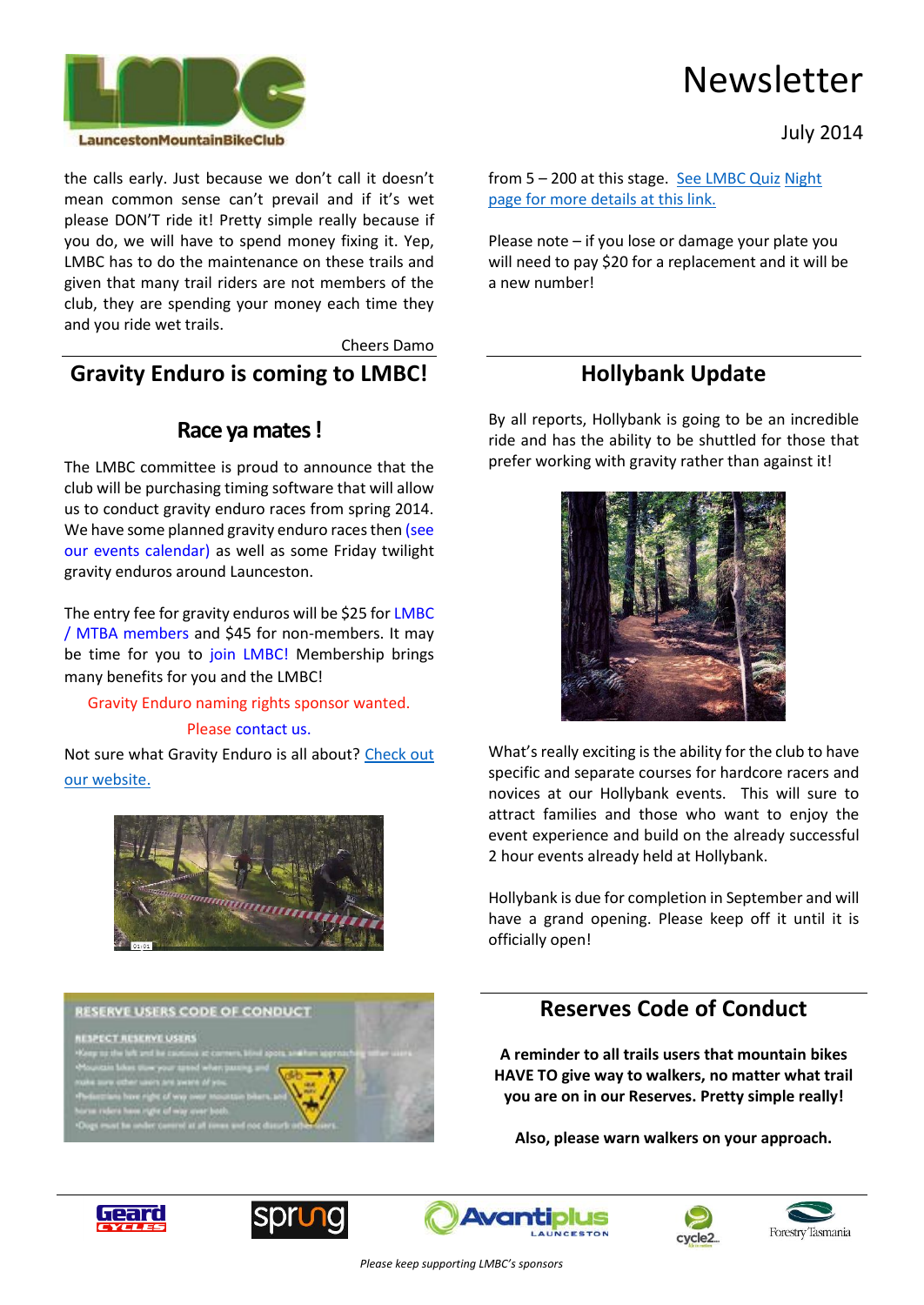

#### July 2014

# **Social Rides**

The past few social rides have being highly successful and this coming Sunday will sure to please.



Looks like a doable ride for most, although some of us will do a little bit of pushing. Nothing wrong with that!

Notes fro[m tassietrails.org](http://www.tassietrails.org/) include;

**Mt Stronach** is a great ride for cyclists with reasonable technical riding skills who enjoy their climbing and descending. You'll gain and lose up to 340 metres in altitude (or 280 metres if you only go to the end of the 4WD track rather than the trig point), but if you're confident on your bike it is worth every pedal stroke, even if you have to push your bike up the first section. It's really fun riding with a pretty nice view (and rock play area) at the top to make it all worthwhile.

8kms return (9.2kms to Trig Point) Keen ones may like to do a few up and backs.....

Meet in main street of Scottsdale at 1 pm for a 1.30 start at Jensens Rd. map at <https://goo.gl/maps/n5sSb>

Bring bike & gear and water snacks etc.

Damo 0438 63 9374

## **Pathways & Junior Development**

The LMBC Pathways and Juniors are going from strength to strength with some great sponsors helping LMBC support the development and aspirations of these up and comers.



photo by Emily Dimozantos [www.motionphoto.com.au](http://www.motionphoto.com.au/)

LMBC Pathway Scholarship holders for 2014/15;

- Inness Ferrier
- Sam Fox
- Alex Lac
- Ewan Ferrier

Shadow scholarship holders

- Patrick Cooper
- Niamh Crocker

LMBC would like to thank the following Pathways & Junior Development sponsors.

> Shaw Contracting Richie Porte Charles St Pantry Clayton Constructions Crowe Horwath Hudson Civil Products Capital Chemists AutomotiveIQ Pasta Merchant

Keep up to date with the Pathways & Juniors at our [website](http://www.launcestonmountainbikeclub.com/pathways.html) and thei[r Facebook page.](https://www.facebook.com/pages/LMBC-Pathway-Squad-and-Junior-Development/741432529213195)